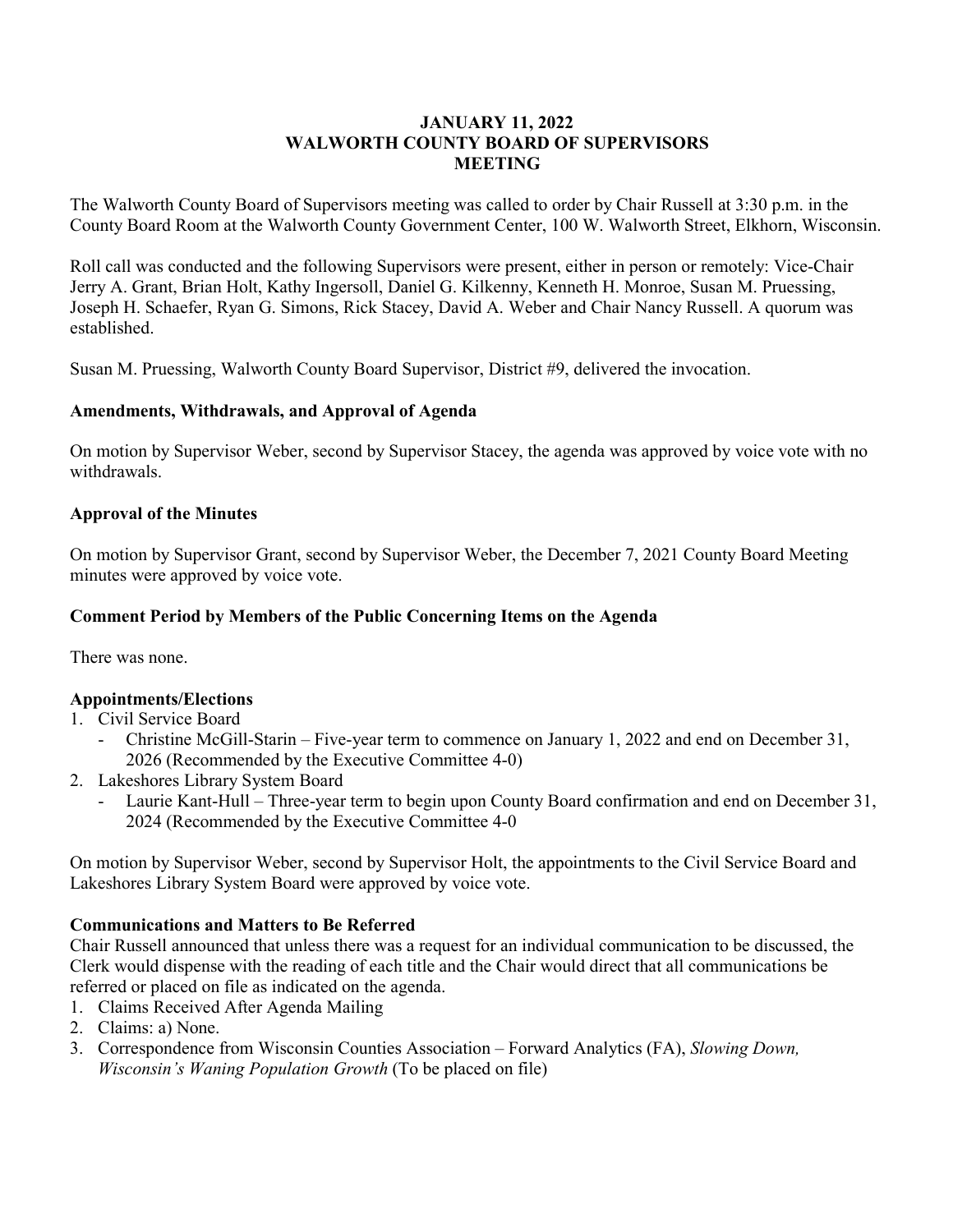- 4. Correspondence from Southeastern Wisconsin Regional Planning Commission (SEWRPC) regarding the *2020 Annual Report* (To be placed on file)(The complete publication can be viewed in the County Clerk's Office)
- 5. Report of the County Clerk Regarding Communications Received by the Board and Recommended to be Placed on File
- Douglas County Res. #66-21 Badger Care Eligibility Cliff Elimination (To be placed on file)
- 6. Report of the County Clerk Regarding Communications Received by the Board After the Agenda Mailing
	- CLAIM a) Blackhawk Community Credit Union vs. Rianne Van Bemmel et al Summons and Complaint; b) Notice of Claims of John Huber, Jr., Karen Bloom, and John Huber, Jr. as personal representative of Estate of Anthony Huber (To be referred to the Executive Committee)
- 7. Report of the County Clerk Regarding Zoning Petitions (To be referred to the County Zoning Agency)
	- Christian League for the Handicapped, Inc. dba Inspiration Ministries Owner, Abbey Provident Venture, LLC C/O Richard Donner – Applicant, Walworth Township. Rezone approximately 4.13 acres of P-2 Institutional Park District land to the C-2 Upland Resource Conservation District.
	- The Cobblestone Cemetery Association, Inc. C/O Betty Schacht, President Owner, Walworth Township. Rezone approximately .5 acres of A-1 Prime Agricultural Property to the P-2 Institutional Park District.
	- Paul C. Mueller and Dennis P. Tully Owners, Lyons Township. Rezone approximately 6 acres of B-4 Highway Business District zoned property to the R-3 Two-Family Residence District (Sewered.)
	- Shodeen Family Property Co., LLC; Covington Court Partnership, Ltd.; Beth C. Shodeen Trust No. 1 c/o David Patzelt – Owners, Walworth Township. Rezone the wetland zone district boundaries around Lake Petite to match delineated field conditions according to a digital map available for review at the Walworth County Land Use and Resource Management Department.
	- Sorg Holdings, LLC C/O John Sorg Owner, Darien Township. Rezone approximately .1 acre of A-4 Agricultural Related Manufacturing, Warehousing and Marketing District zoned property to the A-2 Agricultural Land District.
	- Colton Meisinger Trust & Daniel Meisinger Trust C/O David Patzelt, Delavan Township. Rezone approximately 7260 sq. ft. of B-2 General Business District Property to R-2A Single-Family Residence District (Sewered.)
	- Walworth Homes, LLC C/O David Patzelt Owner, Delavan Township. Rezone approximately 9000 sq. ft. of land zoned B-2 General Business District to the R-2A Single-Family Residence District (Sewered.)

# **Unfinished Business**

1. COVID-19 Response, Update, and State & Federal Actions

County Administrator Mark W. Luberda continues to prepare the Friday Report and Update per the Supervisors request.

Corporation Counsel Michael Cotter noted the U.S. Supreme Court met last Friday to hear discussion on the pending stay relative to the Occupational Safety and Health Administration (OSHA) and Centers for Medicare and Medicaid Services (CMS) vaccine mandates. A decision has not been issued as of yet. Cotter will inform the Supervisors as soon as a decision has been announced.

# **New Business**

# **Reports of Standing Committees**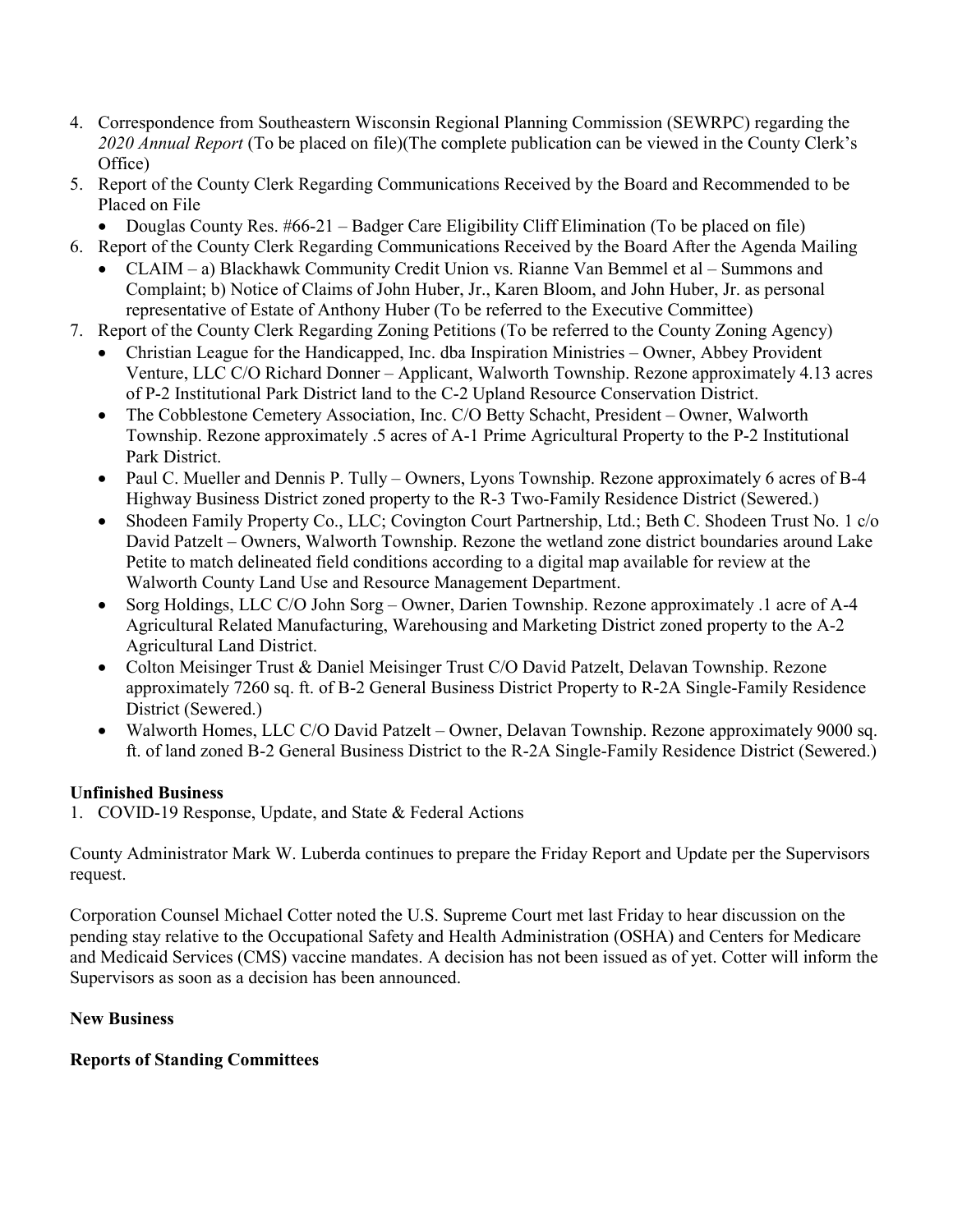### **County Zoning Agency Report of Proposed Zoning Amendments**

- 1. Baumeister Trust C/O Kathleen Baumeister Trustee Owner, Section 24, Lyons Township. Rezone approximately 2.19 acres of A-2 to A-5 – Approved 7-0 (December 16, 2021 County Zoning Agency Public Hearing)
- 2. Dawn M. Dawson Owner, Section 1, Lyons Township. Rezone approximately .90 acres of A-1 to R-1 Approved 7-0 (December 16, 2021 County Zoning Agency Public Hearing)

On motion by Supervisor Stacey, second by Supervisor Simons, Items #1 thru #2 of the County Zoning Agency Report of Proposed Zoning Amendments were approved as recommended by the County Zoning Agency by voice vote.

## **Executive Committee**

- 1. Res. No. 93-01/22 Denying the Claim of April Tudor *Vote Required: Majority* (Recommended by the Executive Committee 4-0)
- 2. Res. No. 94-01/22 Proclaiming November 3, 2021, as the  $110<sup>th</sup>$  Anniversary of Gateway Technical College – *Vote Required: Majority* (Recommended by the Executive Committee 4-0)

On motion by Supervisor Weber, second by Supervisor Schaefer, Item #1, **Res. No. 93-01/22**; and Item #2, **Res. No. 94-01/22** were approved by voice vote. County Clerk Kimberly S. Bushey noted that a Certificate Proclaiming November 3, 2021, as the 110<sup>th</sup> Anniversary of Gateway Technical College will be mailed to them.

### **Finance Committee**

- 1. Ord. No. 1264-01/22 Amending Section 17-29 of the Walworth County Code of Ordinances Relating to Third Party Consultants Issuing County Solicitations – *Vote Required: Two-thirds* (Recommended by the Finance Committee 3-0)
- 2. Res. No. 89-01/22 Allocating American Rescue Act Funding for the Purpose of Investigating the Impact of Childcare on Walworth County Workforce Supply – *Vote Required: Two-thirds* (Recommended by the Finance Committee 3-0)
- 3. Res. No. 90-01/22 Amending the 2022 Capital Projects Fund Budget by Replacing County Trunk Highway (CTH) L Capital Road Project with CTH O Capital Road Project – *Vote Required: Two-thirds* (Recommended by the Public Works Committee 4-0 and the Finance Committee 3-0)
- 4. Res. No. 91-01/22 Accepting Lakeland Health Care Center ARPA Rural Funding *Vote Required: Twothirds* (Recommended by the Lakeland Health Care Center Board of Trustees 5-0 and the Finance Committee 3-0)
- 5. Res. No. 92-01/22 Authorizing the Use of Health Insurance Fund Net Position for the Unexpected Increase in Prescription Drug Claims Expense – *Vote Required: Two-thirds* (Recommended by the Finance Committee 3-0)

Supervisor Grant offered a motion, second by Supervisor Weber, to approve Item #1, Ord. No. 1264-01/22 by unanimous consent. County Administrator Mark W. Luberda inquired if the motion was relative to the revised version of the ordinance that was included in the Agenda Packet rather than the version approved by the Finance Committee. Supervisor Grant confirmed this was the intention of his motion. **Ord. No. 1264-01/22** was approved by unanimous consent.

Supervisor Grant offered a motion, second by Supervisor Weber, to approve Item #2, Res. No. 89-01/22 by unanimous consent. **Res. No. 89-01/22** was approved by unanimous consent.

Supervisor Grant offered a motion, second by Supervisor Weber, to approve Item #3, Res. No. 90-01/22 by unanimous consent. **Res. No. 90-01/22** was approved by unanimous consent.